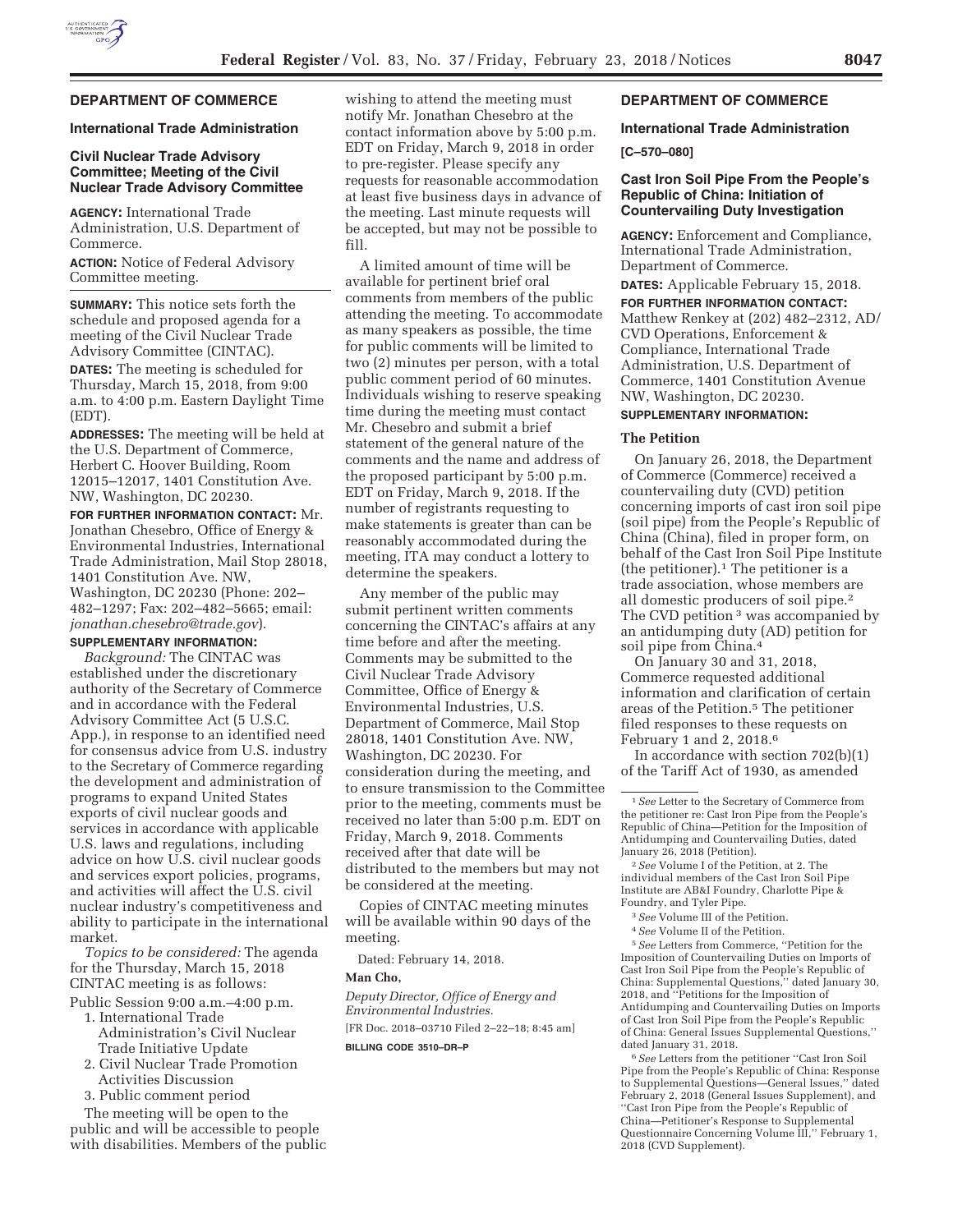(the Act), the petitioner alleges that the Government of China (GOC) is providing countervailable subsidies, within the meaning of sections 701 and 771(5) of the Act, with respect to imports of soil pipe from China, and that such imports are materially injuring, or threatening material injury to, an industry in the United States. Also, consistent with section 702(b)(1) of the Act and 19 CFR 351.202(b), for those alleged programs on which we are initiating a CVD investigation, the Petition is accompanied by information reasonably available to the petitioner supporting its allegations.

Commerce finds that the petitioner filed the Petition on behalf of the domestic industry because the petitioner is an interested party as defined in section 771(9)(E) of the Act. Commerce also finds that the petitioner demonstrated sufficient industry support with respect to the initiation of the CVD investigation that the petitioner is requesting.7

# **Period of Investigation**

Because the Petition was filed on January 26, 2018, pursuant to 19 CFR 351.204(b)(2), the period of investigation is January 1, 2017, through December 31, 2017.8

## **Scope of the Investigation**

The product covered by this investigation is soil pipe from China. For a full description of the scope of this investigation, *see* the ''Scope of the Investigation,'' in the Appendix to this notice.

# **Comments on the Scope of the Investigation**

On February 2, 2018, in response to a question from Commerce, the petitioner filed a revision to the scope language.9

As discussed in the preamble to Commerce's regulations,10 we are setting aside a period for interested parties to raise issues regarding product coverage (*i.e.,* scope). Commerce will consider all comments received from interested parties and, if necessary, will consult with the interested parties prior to the issuance of the preliminary determination. If scope comments include factual information,<sup>11</sup> all such factual information should be limited to public information. In order to facilitate

preparation of its questionnaire, Commerce requests all interested parties to submit such comments by 5:00 p.m. Eastern Time (ET) on Wednesday, March 7, 2018, which is 20 calendar days from the signature date of this notice. Any rebuttal comments, which may include factual information, must be filed by 5:00 p.m. ET on Monday, March 19, 2018, which is the next business day after the tenth calendar day from the deadline for initial comments.12 All such comments must be filed on the record of the concurrent AD and CVD investigations.

Commerce requests that any factual information the parties consider relevant to the scope of the investigation be submitted during this time period. However, if a party subsequently finds that additional factual information pertaining to the scope of the investigation may be relevant, the party may contact Commerce and request permission to submit the additional information. As stated above, all such comments must be filed on the record of the concurrent AD and CVD investigations.

# **Filing Requirements**

All submissions to Commerce must be filed electronically using Enforcement & Compliance's Antidumping Duty and Countervailing Duty Centralized Electronic Service System (ACCESS).13 An electronically-filed document must be received successfully in its entirety by the time and date it is due. Documents excepted from the electronic submission requirements must be filed manually (*i.e.,* in paper form) with Enforcement & Compliance's APO/ Dockets Unit, Room 18022, U.S. Department of Commerce, 1401 Constitution Avenue NW, Washington, DC 20230, and stamped with the date and time of receipt by the applicable deadlines.

# **Consultations**

Pursuant to section 702(b)(4)(A) of the Act, Commerce notified representatives of the GOC of the receipt of the Petition, and provided them the opportunity for consultations with respect to the CVD

Petition.14 In response to Commerce's invitation, the GOC met with Commerce Officials on February 7, 2018.15 The invitation letter and memorandum to the file regarding the consultations are on file electronically *via* ACCESS.

# **Determination of Industry Support for the Petition**

Section 702(b)(1) of the Act requires that a petition be filed on behalf of the domestic industry. Section 702(c)(4)(A) of the Act provides that a petition meets this requirement if the domestic producers or workers who support the petition account for: (i) At least 25 percent of the total production of the domestic like product; and (ii) more than 50 percent of the production of the domestic like product produced by that portion of the industry expressing support for, or opposition to, the petition. Moreover, section 702(c)(4)(D) of the Act provides that, if the petition does not establish support of domestic producers or workers accounting for more than 50 percent of the total production of the domestic like product, Commerce shall: (i) Poll the industry or rely on other information in order to determine if there is support for the petition, as required by subparagraph (A); or (ii) determine industry support using a statistically valid sampling method to poll the ''industry.''

Section 771(4)(A) of the Act defines the ''industry'' as the producers as a whole of a domestic like product. Thus, to determine whether a petition has the requisite industry support, the statute directs Commerce to look to producers and workers who produce the domestic like product. The International Trade Commission (ITC), which is responsible for determining whether ''the domestic industry'' has been injured, must also determine what constitutes a domestic like product in order to define the industry. While both Commerce and the ITC must apply the same statutory definition regarding the domestic like product,16 they do so for different purposes and pursuant to a separate and distinct authority. In addition, Commerce's determination is subject to limitations of time and information. Although this may result in different definitions of the like product, such

<sup>7</sup>*See* ''Determination of Industry Support for the Petition'' section, below.

<sup>8</sup>*See* 19 CFR 351.204(b)(2).

<sup>9</sup>*See* General Issues Supplement at Exhibit 1.

<sup>10</sup>*See Antidumping Duties; Countervailing Duties: Final Rule,* 62 FR 27296, 27323 (May 19, 1997).

<sup>11</sup>*See* 19 CFR 351.102(b)(21).

<sup>12</sup>*See* 19 CFR 351.303(b).

<sup>13</sup>*See* 19 CFR 351.303 (for general filing requirements); *see also Antidumping and Countervailing Duty Proceedings: Electronic Filing Procedures; Administrative Protective Order Procedures,* 76 FR 39263 (July 6, 2011), for details of Commerce's electronic filing requirements, which went into effect on August 5, 2011. Information on help using ACCESS can be found at *https://access.trade.gov/help.aspx,* and a handbook can be found at *https://access.trade.gov/help/ Handbook%20on%20Electronic%20Filling%20 Procedures.pdf.* 

<sup>14</sup>*See* Letter to the Embassy of China from Commerce, ''Countervailing Duty Petition on Cast Iron Soil Pipe from the People's Republic of China'' (January 29, 2018).

<sup>15</sup>*See* memorandum to the file, ''Consultations with Officials from the Government of China,'' dated February 8, 2018.

<sup>16</sup>*See* Section 771(10) of the Act.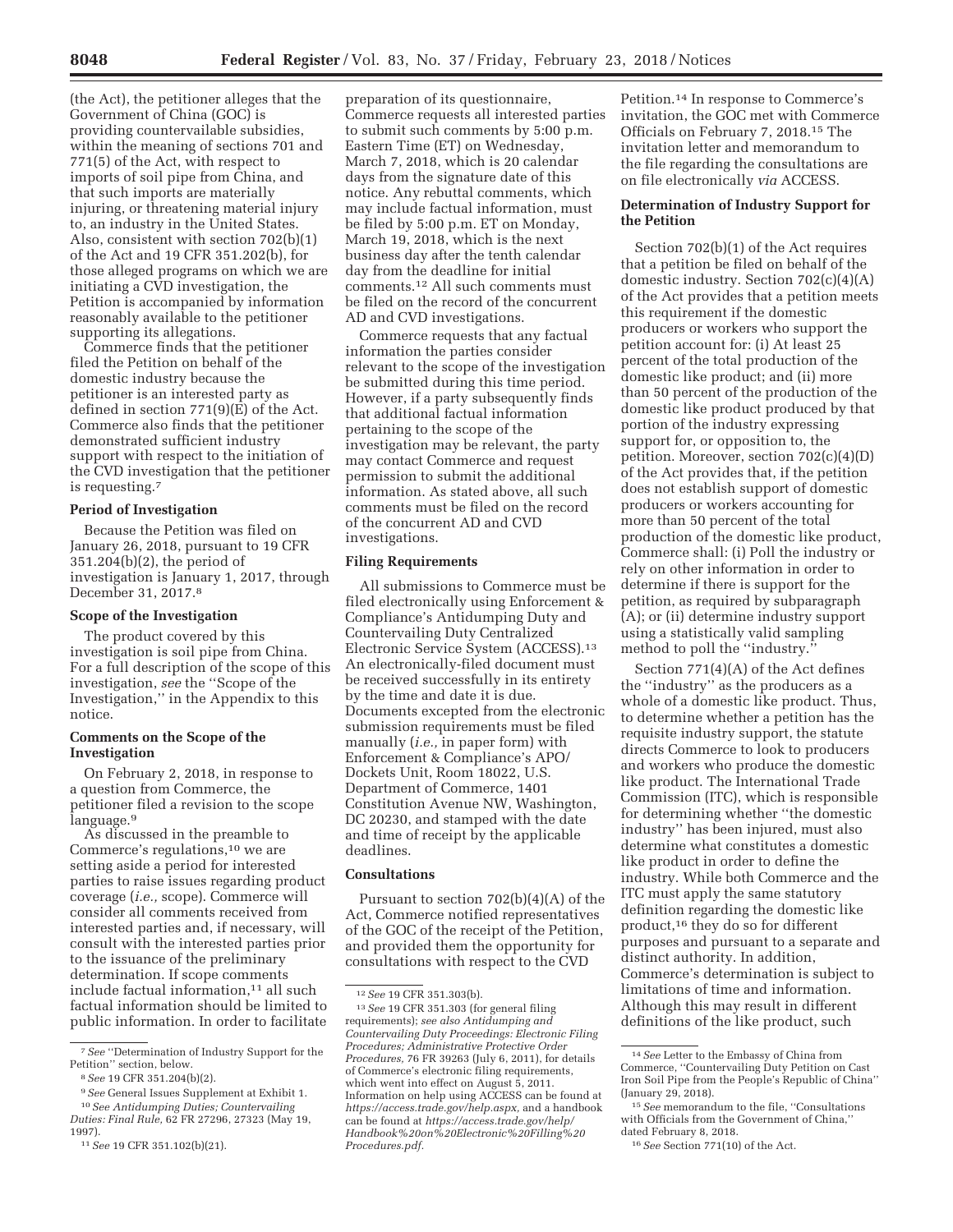differences do not render the decision of either agency contrary to law.17

Section 771(10) of the Act defines the domestic like product as ''a product which is like, or in the absence of like, most similar in characteristics and uses with, the article subject to an investigation under this title.'' Thus, the reference point from which the domestic like product analysis begins is ''the article subject to an investigation'' (*i.e.,* the class or kind of merchandise to be investigated, which normally will be the scope as defined in a petition).

With regard to the domestic like product, the petitioner does not offer a definition of the domestic like product distinct from the scope of the Petition. Based on our analysis of the information submitted on the record, we have determined that soil pipe, as defined in the scope, constitutes a single domestic like product, and we have analyzed industry support in terms of that domestic like product.18

In determining whether the petitioner has standing under section 702(c)(4)(A) of the Act, we considered the industry support data contained in the Petition and the General Issues Supplement with reference to the domestic like product as defined in the ''Scope of the Investigation,'' in the Appendix to this notice. The petitioner provided the 2017 production of the domestic like product by its members.19 The petitioner states that its members are the only known producers of soil pipe in the United States; therefore, the Petition is supported by 100 percent of the U.S. industry.20

Our review of the data provided in the Petition, General Issues Supplement, and other information readily available to Commerce indicates that the petitioner has established industry support for the Petition.<sup>21</sup> First, the Petition established support from domestic producers (or workers) accounting for more than 50 percent of the total production of the domestic like

product and, as such, Commerce is not required to take further action in order to evaluate industry support (*e.g.,*  polling).22 Second, the domestic producers (or workers) have met the statutory criteria for industry support under section  $702(c)(4)(A)(i)$  of the Act because the domestic producers (or workers) who support the Petition account for at least 25 percent of the total production of the domestic like product.23 Finally, the domestic producers (or workers) have met the statutory criteria for industry support under section 702(c)(4)(A)(ii) of the Act because the domestic producers (or workers) who support the Petition account for more than 50 percent of the production of the domestic like product produced by that portion of the industry expressing support for, or opposition to, the Petition.24 Accordingly, Commerce determines that the Petition was filed on behalf of the domestic industry within the meaning of section 702(b)(1) of the Act.

Commerce finds that the petitioner filed the Petition on behalf of the domestic industry because it is an interested party as defined in section  $771(9)$ (E) of the Act, and it has demonstrated sufficient industry support with respect to the CVD investigation that it is requesting that Commerce initiate.25

## **Injury Test**

Because China is a ''Subsidies Agreement Country'' within the meaning of section 701(b) of the Act, section 701(a)(2) of the Act applies to this investigation. Accordingly, the ITC must determine whether imports of the subject merchandise from China materially injure, or threaten material injury to, a U.S. industry.

## **Allegations and Evidence of Material Injury and Causation**

The petitioner alleges that imports of the subject merchandise are benefitting from countervailable subsidies and that such imports are causing, or threaten to cause, material injury to the U.S. industry producing the domestic like product. In addition, the petitioner alleges that subject imports exceed the negligibility threshold provided for under section  $771(24)(A)$  of the Act.<sup>26</sup>

The petitioner contends that the industry's injured condition is illustrated by a significant and

22*See* section 702(c)(4)(D) of the Act; *see also*  Initiation Checklist at Attachment II.

increasing volume of subject imports; reduced market share and increasing market share of subject imports; underselling and price depression; lost sales and revenues; and negative impact on financial results, including total revenue, gross profits, operating income, and net income.27 We have assessed the allegations and supporting evidence regarding material injury, threat of material injury, and causation, and we have determined that these allegations are properly supported by adequate evidence, and meet the statutory requirements for initiation.28

#### **Initiation of CVD Investigation**

Section 702(b)(1) of the Act requires Commerce to initiate a CVD investigation whenever an interested party files a CVD petition on behalf of an industry that: (1) Alleges the elements necessary for an imposition of a duty under section 701(a) of the Act; and (2) is accompanied by information reasonably available to the petitioner supporting the allegations.

The petitioner alleges that producers/ exporters of soil pipe in China benefited from countervailable subsidies bestowed by the GOC. Commerce examined the Petition and finds that it complies with the requirements of section 702(b)(1) of the Act. Therefore, in accordance with section 702(b)(1) of the Act, we are initiating a CVD investigation to determine whether manufacturers, producers, and/or exporters of soil pipe from China receive countervailable subsidies from the GOC.

Under the Trade Preferences Extension Act of 2015, numerous amendments to the AD and CVD laws were made.29 The 2015 law does not specify dates of application for those amendments. On August 6, 2015, Commerce published an interpretative rule, in which it announced the applicability dates for each amendment to the Act, except for amendments contained in section 771(7) of the Act, which relate to determinations of material injury by the ITC.30 The amendments to sections 776 and 782 of

29*See* Trade Preferences Extension Act of 2015, Pub. L. 114–27, 129 Stat. 362 (2015).

<sup>17</sup>*See USEC, Inc.* v. *United States,* 132 F. Supp. 2d 1, 8 (CIT 2001) (citing *Algoma Steel Corp., Ltd.*  v. *United States,* 688 F. Supp. 639, 644 (CIT 1988), *aff'd* 865 F.2d 240 (Fed. Cir. 1989)).

<sup>18</sup>For a discussion of the domestic like product analysis in this case, *see* Countervailing Duty Investigation Initiation Checklist: Cast Iron Soil Pipe from the People's Republic of China (Initiation Checklist), at Attachment II, Analysis of Industry Support for the Antidumping and Countervailing Duty Petitions Covering Cast Iron Soil Pipe from the People's Republic of China (Attachment II). This checklist is dated concurrently with this notice and on file electronically via ACCESS. Access to documents filed via ACCESS is also available in the Central Records Unit, Room B8024 of the main Department of Commerce building.

<sup>19</sup>*See* Volume I of the Petition at 4.

<sup>20</sup> *Id.* at 3–4 and Exhibit I–1.

<sup>21</sup>*See* Initiation Checklist at Attachment II.

<sup>23</sup>*See* Initiation Checklist at Attachment II. 24 *Id.*  25 *Id.* 

<sup>26</sup>*See* Volume I of the Petition, at 13–14 and Exhibit I–7.

<sup>27</sup> *Id.* at 14–19 and Exhibits I–7, I–9 and I–10; *see also* General Issues Supplement, at 1.

<sup>28</sup>*See* Initiation Checklist at Attachment III, Analysis of Allegations and Evidence of Material Injury and Causation for the Antidumping and Countervailing Duty Petitions Covering Cast Iron Soil Pipe from the People's Republic of China.

<sup>30</sup>*See Dates of Application of Amendments to the Antidumping and Countervailing Duty Laws Made by the Trade Preferences Extension Act of 2015,* 80 FR 46793 (August 6, 2015). The 2015 amendments may be found at *https://www.congress.gov/bill/ 114th-congress/house-bill/1295/text/pl.*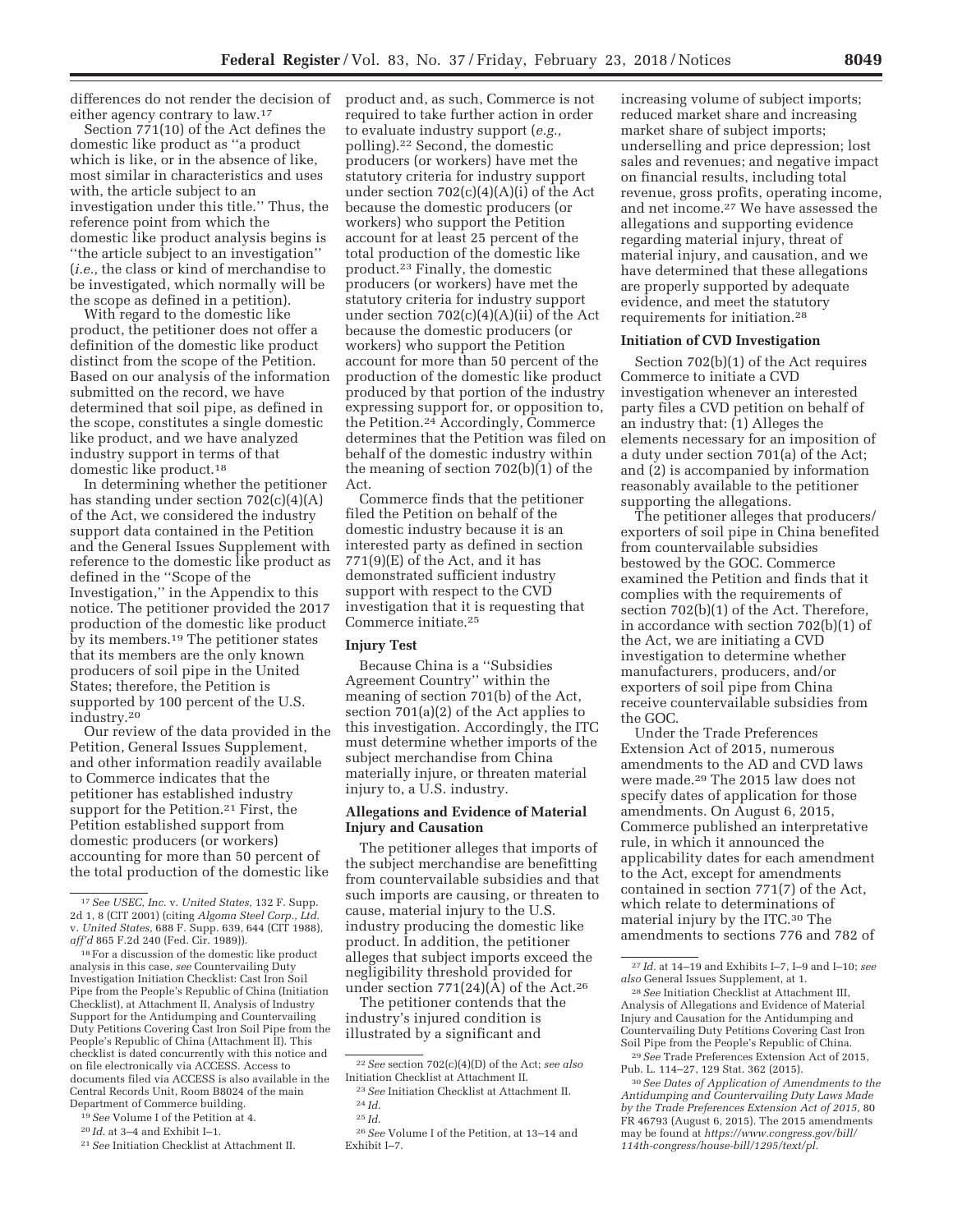the Act are applicable to all determinations made on or after August 6, 2015, and, therefore, apply to this CVD investigation.31

# **Subsidy Allegations**

Based on our review of the Petition, we find that there is sufficient information to initiate a CVD investigation on all 32 alleged programs.32 For a full discussion of the basis for our decision to initiate on each program, *see* the CVD Initiation Checklist. A public version of the initiation checklist for this investigation is available on *ACCESS.* 

In accordance with section 703(b)(1) of the Act and 19 CFR 351.205(b)(1), unless postponed, we will make our preliminary determination in this investigation no later than 65 days after the date of initiation.

#### **Respondent Selection**

The petitioner named numerous companies as producers/exporters of soil pipe from China. Commerce intends to follow its standard practice in CVD investigations and calculate companyspecific subsidy rates in this investigation. In the event Commerce determines that the number of companies is large and it cannot individually examine each company based upon Commerce's resources, where appropriate, Commerce intends to select mandatory respondents based on U.S. Customs and Border Protection (CBP) data for U.S. imports of soil pipe from China during the period of investigation under the appropriate Harmonized Tariff Schedule of the United States number listed in the ''Scope of the Investigation,'' in the Appendix.

On February 5, 2018, Commerce released CBP data under Administrative Protective Order (APO) to all parties with access to information protected by APO and indicated that interested parties wishing to comment regarding the CBP data and respondent selection must do so within three business days of the publication date of the notice of initiation of this CVD investigation.33 Commerce will not accept rebuttal comments regarding the CBP data or respondent selection.

Interested parties must submit applications for disclosure under APO in accordance with 19 CFR 351.305(b). Instructions for filing such applications may be found on Commerce's website at *http://enforcement.trade.gov/apo.* 

Comments for this investigation must be filed electronically using ACCESS. An electronically-filed document must be received successfully in its entirety by Commerce's electronic records system, ACCESS, by 5:00 p.m. ET, by the date noted above. We intend to finalize our decision regarding respondent selection within 20 days of publication of this notice.

## **Distribution of Copies of the Petition**

In accordance with section 702(b)(4)(A)(i) of the Act and 19 CFR 351.202(f), a copy of the public version of the Petition has been provided to the GOC *via* ACCESS. Because of the large number of producers/exporters identified in the Petition,<sup>34</sup> Commerce considers the service of the public version of the Petition to the foreign producers/exporters satisfied by delivery of the public version to the GOC, consistent with 19 CFR 351.203(c)(2).

## **ITC Notification**

We will notify the ITC of our initiation, as required by section 702(d) of the Act.

## **Preliminary Determination by the ITC**

The ITC will preliminarily determine, within 45 days after the date on which the Petition was filed, whether there is a reasonable indication that imports of soil pipe from China are materially injuring, or threatening material injury to, a U.S. industry.35 A negative ITC determination will result in the investigation being terminated; 36 otherwise, this investigation will proceed according to statutory and regulatory time limits.

# **Submission of Factual Information**

Factual information is defined in 19 CFR 351.102(b)(21) as: (i) Evidence submitted in response to questionnaires; (ii) evidence submitted in support of allegations; (iii) publicly available information to value factors under 19 CFR 351.408(c) or to measure the adequacy of remuneration under 19 CFR 351.511(a)(2); (iv) evidence placed on the record by Commerce; and (v) evidence other than factual information described in (i) through (iv). The regulation requires any party, when submitting factual information, to specify under which subsection of 19

CFR 351.102(b)(21) the information is being submitted and, if the information is submitted to rebut, clarify, or correct factual information already on the record, to provide an explanation identifying the information already on the record that the factual information seeks to rebut, clarify, or correct. Time limits for the submission of factual information are addressed in 19 CFR 351.301, which provides specific time limits based on the type of factual information being submitted. Parties are advised to review the regulations prior to submitting factual information in this investigation.

#### **Extension of Time Limits**

Parties may request an extension of time limits before the expiration of a time limit established under 19 CFR 351.301, or as otherwise specified by the Secretary. In general, an extension request will be considered untimely if it is filed after the expiration of the time limit established under 19 CFR 351.301. For submissions that are due from multiple parties simultaneously, an extension request will be considered untimely if it is filed after 10:00 a.m. on the due date. Under certain circumstances, we may elect to specify a different time limit by which extension requests will be considered untimely for submissions which are due from multiple parties simultaneously. In such a case, we will inform parties in the letter or memorandum setting forth the deadline (including a specified time) by which extension requests must be filed to be considered timely. An extension request must be made in a separate, stand-alone submission; under limited circumstances we will grant untimely-filed requests for the extension of time limits. Review *Extension of Time Limits; Final Rule,* 78 FR 57790 (September 20, 2013), available at *http://www.gpo.gov/fdsys/pkg/FR-2013- 09-20/html/2013-22853.htm,* prior to submitting factual information in this investigation.

## **Certification Requirements**

Any party submitting factual information in an AD or CVD proceeding must certify to the accuracy and completeness of that information.37 Parties must use the certification formats provided in 19 CFR  $351.303(g).$ <sup>38 39</sup> Commerce intends to

<sup>31</sup> *Id.,* at 46794–95.

<sup>32</sup> In the CVD Supplement, the petitioner withdrew its request that we initiate a CVD investigation on several programs.

<sup>33</sup>*See* Memorandum, ''*Cast Iron Soil Pipe from the People's Republic of China Countervailing Duty Petition:* Release of Customs Data from U.S. Customs and Border Protection,'' dated February 5, 2018.

<sup>34</sup>*See* Volume I of the Petition, at Exhibit I–4.

<sup>35</sup>*See* section 703(a)(2) of the Act.

<sup>36</sup>*See* section 703(a)(1) of the Act.

<sup>37</sup>*See* section 782(b) of the Act.

<sup>38</sup>*See also Certification of Factual Information to Import Administration During Antidumping and Countervailing Duty Proceedings,* 78 FR 42678 (July 17, 2013) (*Final Rule*). Answers to frequently asked questions regarding the *Final Rule* are available at *http://enforcement.trade.gov/tlei/notices/factual*\_ *info*\_*final*\_*rule*\_*FAQ*\_*07172013.pdf.*